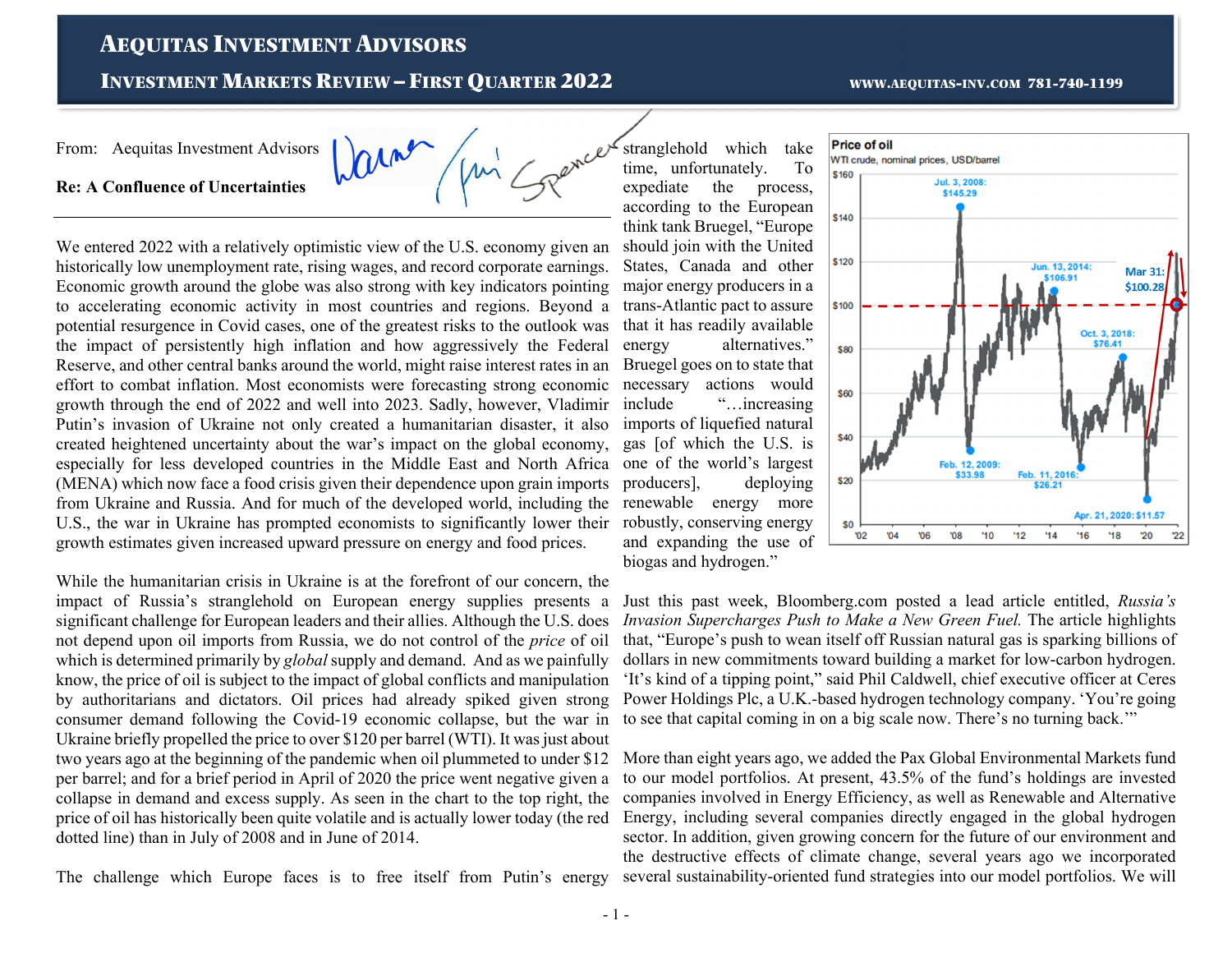performance of the major asset classes.

return to this topic later in this report, but first we'll review the recent investment Earnings Ratios of Large and Mid-Cap Growth Stocks were more than 40%

#### **Asset Class Performance Review**

For the first quarter of 2022, every major asset class was in negative territory with the Global Stock Market falling by 5.4%. The negative returns ranged from 2.4% (US Small Cap Value) to 11.4% (Emerging Markets). Even the US Intermediate Bond Index fell by 4.5% under the weight of rising interest rates. There was no place to hide during the quarter with the exception of US T-Bills which were flat (seldom has a 0% return looked so good!). Once the Fed began signaling more



aggressive actions to help fight inflation, interest rates rose sharply causing bond prices to fall. Stock prices, as well, declined as investors became concerned about the impact of higher borrowing costs on consumer spending and corporate earnings. Of note, the asset classes which suffered the most during the quarter were Growth Stocks which had previously outperformed over the past few years, but which are considered to be the most vulnerable to price corrections given their extraordinarily high valuations (at the beginning of the quarter, the Price-to-



#### **The Impact of Rising Interest Rates on Bond Prices**

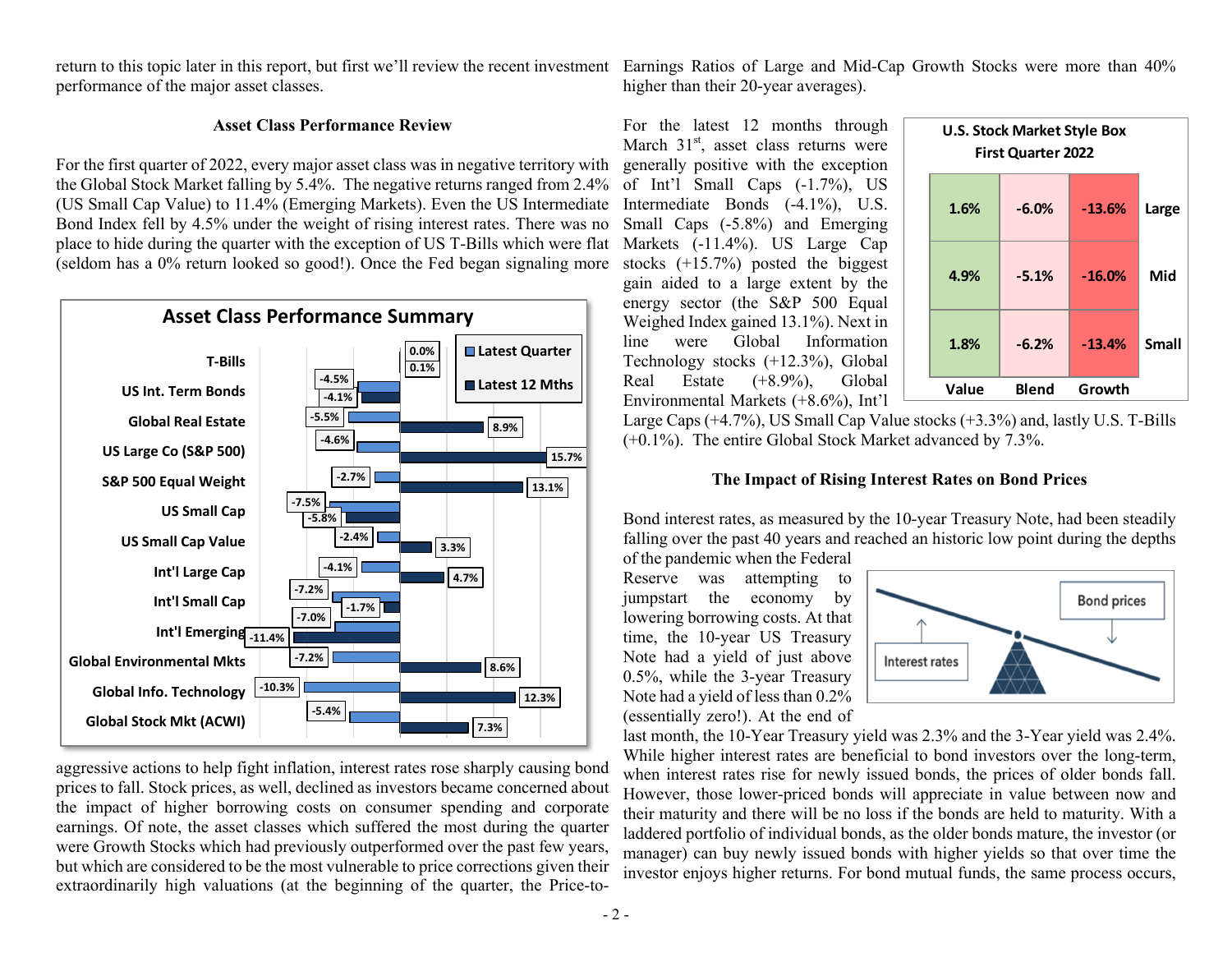liquidate part of the fund for cash flow purposes. However, short-term bond funds are very liquid, are less sensitive to interest rate risk and enable investors to enjoy higher yields more quickly than longer-term bonds.

#### **Sustainability-Oriented Investing**

Dimensional Fund Advisors was a pioneer in the creation of sustainabilityoriented investment strategies beginning with the launch of their first such fund in 2008 (the DFA US Sustainability Core Fund). This fund is a highly diversified spectrum. Its benchmark is the Russell 3000 Index. As with most of DFA's



greenhouse gas which exhibit more sustainable environmental characteristics. DFA's patented approach was designed with the assistance of leading climate scientists and incorporates measurable environmental goals. Their process has resulted in a portfolio of companies with close to 80% less exposure to GHG than its benchmark.

Utilizing an approach that focuses on greenhouse gas emissions ("GHG"), DFA can accurately assess which corporations are actively doing harm to the environment and either exclude or underweight

those firms (more than 70% of S&P 500 companies disclose their GHG emissions data). Conversely, they can reward companies that are good stewards of the environment by overweighting them.

Taking action to limit greenhouse gas emissions is critical, we believe, given the

but the investor cannot control which bonds are sold when he or she needs to economic consequences of doing nothing. Simulating the impact of rising temperatures, the Swiss Re Insurance Group found, "…that global GDP would be 11-14% lower than in a world without climate change by midcentury. By contrast, and while it still would be costly to invest the money needed to prevent warming above  $1.5\textdegree$ C — the threshold under which we must stay to avoid climate catastrophe — the negative impact on gross domestic product (GDP) is estimated to be only about 4.2% by midcentury. Investing in mitigation and adaptation is expensive — *but only about a third as expensive as doing nothing* [our emphasis added]."

portfolio of more than 2,100 stocks invested across the Large, Mid and Small Cap In the past, it might have been assumed that in order to incorporate environmental strategies, the fund is "tilted" toward smaller companies, stocks with lower prices Historical performance demonstrates, however, that one can still achieve and companies with higher profitability than the broad market. Importantly, the favorable performance while at the same time making a positive impact on the Sustainability fund is also designed to avoid companies which are major environment. In the line graph below, we've compared the cumulative emitters in favor of companies Index. The performance is virtually identical which is impressive given that the priorities into one's portfolio, one would have to sacrifice investment returns. performance of the DFA U.S. Sustainability Core fund against the Russell 3000 Russell 3000 has outperformed 72% of its actively managed peer group over the past 10 years!

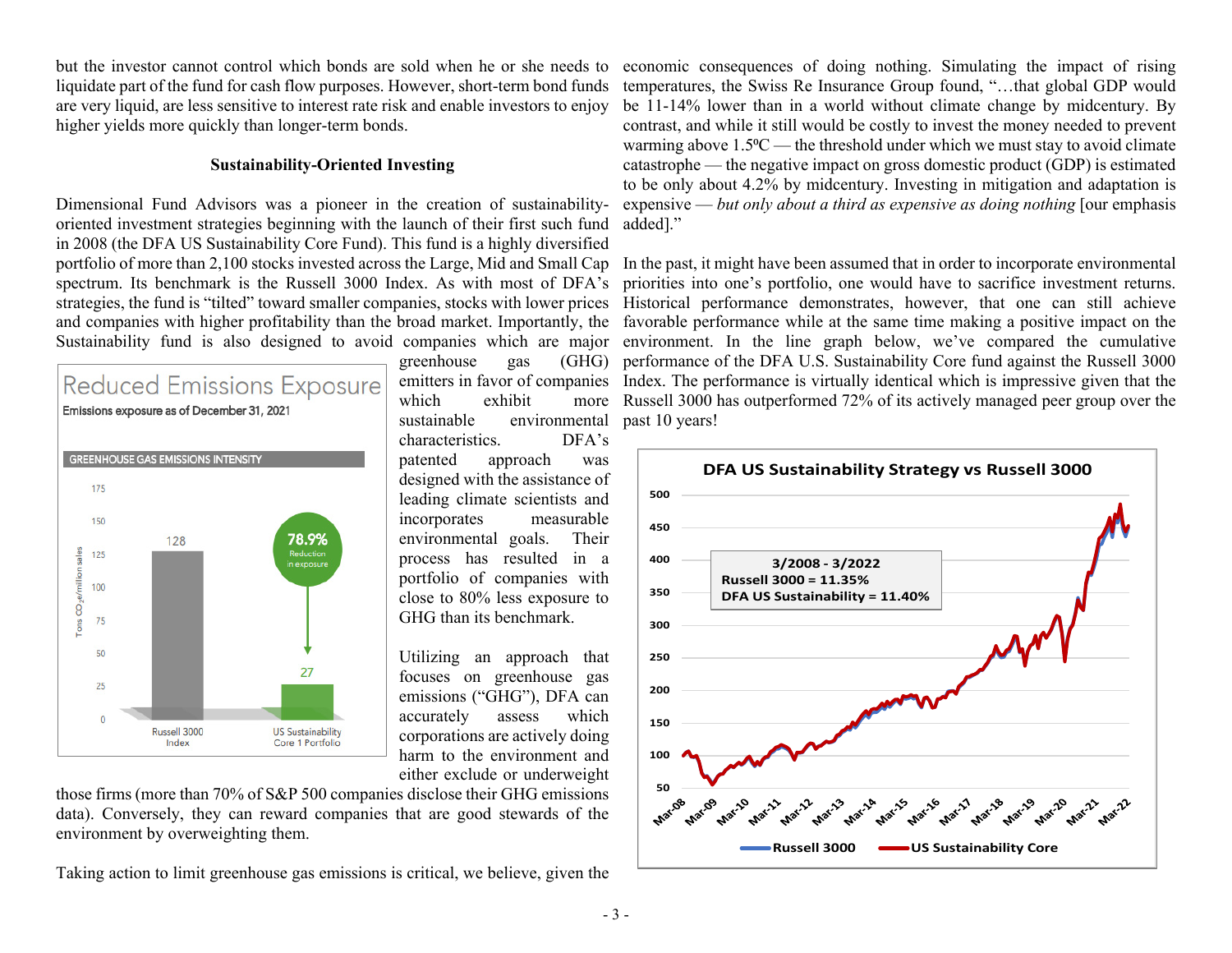the case so far in 2022. Sharply rising oil prices have boosted traditional energy quarter of 2022, the DFA US Sustainability fund underperformed the Russell 3000 benchmark by approximately 1.5%. However, over the past the past 3-, 5-, benchmark.

We've seen significant developments in the financial markets which might favor a sustainability-oriented approach in the future, including:

- More and more companies are committing to disclose their carbon emissions in their annual and quarterly filings, easing the tracking of corporate behavior – both good, and bad. This is happening both domestically and, importantly, abroad – even in developing markets.
- . The global energy supply chain should normalize over time as (hopefully) the Ukrainian conflict wanes and the global pandemic recedes into the background.
- $\bullet$  Companies and governments are making significant commitments to both alternative and cleaner sources of energy (especially given improving economics and the new urgency to diversify energy sources away from bad actors such as Russia).
- . Awareness is increasing about the harmful effect of GHG emissions on the climate, and some of earth's best and brightest minds are working on solutions to ensure our continued survival on the planet, including lowcarbon hydrogen. Human ingenuity is an extremely powerful force, especially in the face of crises!

#### **Is a Recession on the Horizon?**

Recently, the financial media has drawn its attention to the R-word, or the possibility that a recession might be on the horizon given the confluence of economic uncertainties. Before looking at the current factors which might lead to an economic slowdown, it's important to recognize that recessions are fairly common. Since the early 1950s, the U.S. has experienced 11 recessions with an average duration of just under 11 months (an average of one recession every six years). The worst downturn was the 2007-09 Great Recession which lasted 18 months during which the unemployment rate reached 10% and stock prices had their biggest decline since the Great Depression. The shortest recession was the Covid-19 downturn which had a duration of just over 2 months.

While we are pleased with the long-term performance of DFA's sustainability- Currently, the economy remains in an expansion mode with unemployment near oriented investment strategy and are optimistic about its future, we are also an all-time low of 3.6% with wages growing at the fastest clip since 1981 (+6.7%) mindful that such a strategy can lead to periods of underperformance as has been over the past 12 months). Ironically, strong consumer demand has driven stocks which sustainability-oriented portfolios normally exclude. During the first keeping interest rates low to stimulate growth) toward tightening (i.e., raising and 10-year trailing periods ending March 31<sup>st</sup>, the fund has outperformed the rates much faster than had been previously expected. The fear is if the Fed consumer prices higher causing the Fed to shift from accommodation (i.e., rates in order to cool off the economy in an effort to combat inflation). Some economists feel that the Fed is behind the curve and will need to raise interest overreacts and tightens too much, or too quickly, the Fed might unintentionally cause the economy to fall into a recession. The Fed's challenge, therefore, is to tighten monetary policy sufficiently to make a difference in the battle against inflation while also attempting to avoid sending the economy into a tailspin. To further complicate this difficult balancing act, the Fed must also consider the

# **Post WWII Recessions and Stock Market Performance:** 12 Months Before, During and 12 Months Following

| <b>Recession</b><br><b>Start</b>    | Length<br>(Years) | <b>During</b><br>Recession | 12M Before | 12M After |
|-------------------------------------|-------------------|----------------------------|------------|-----------|
| 7/31/1953                           | 0.83              | 18%                        | $-3%$      | 30%       |
| 8/31/1957                           | 0.67              | $-4%$                      | $-5%$      | 33%       |
| 4/30/1960                           | 0.83              | 17%                        | $-6%$      | 10%       |
| 12/31/1969                          | 0.92              | $-5%$                      | $-11%$     | $8\%$     |
| 11/30/1973                          | 1.33              | $-13%$                     | $-18%$     | 23%       |
| 1/31/1980                           | 0.50              | $7\%$                      | 14%        | $8\%$     |
| 7/31/1981                           | 1.33              | 6%                         | $8\%$      | 20%       |
| 7/31/1990                           | 0.67              | 5%                         | 3%         | $8\%$     |
| 3/31/2001                           | 0.67              | $-2%$                      | $-23%$     | $-18%$    |
| 12/31/2007                          | 1.50              | $-37%$                     | 4%         | 12%       |
| 2/29/2020                           | 0.17              | $-1%$                      | $6\%$      | 44%       |
| <b>Average Return</b>               |                   | $-1%$                      | $-3%$      | 16%       |
| % Positive<br><b>Return Periods</b> |                   | 45%                        | 45%        | 91%       |